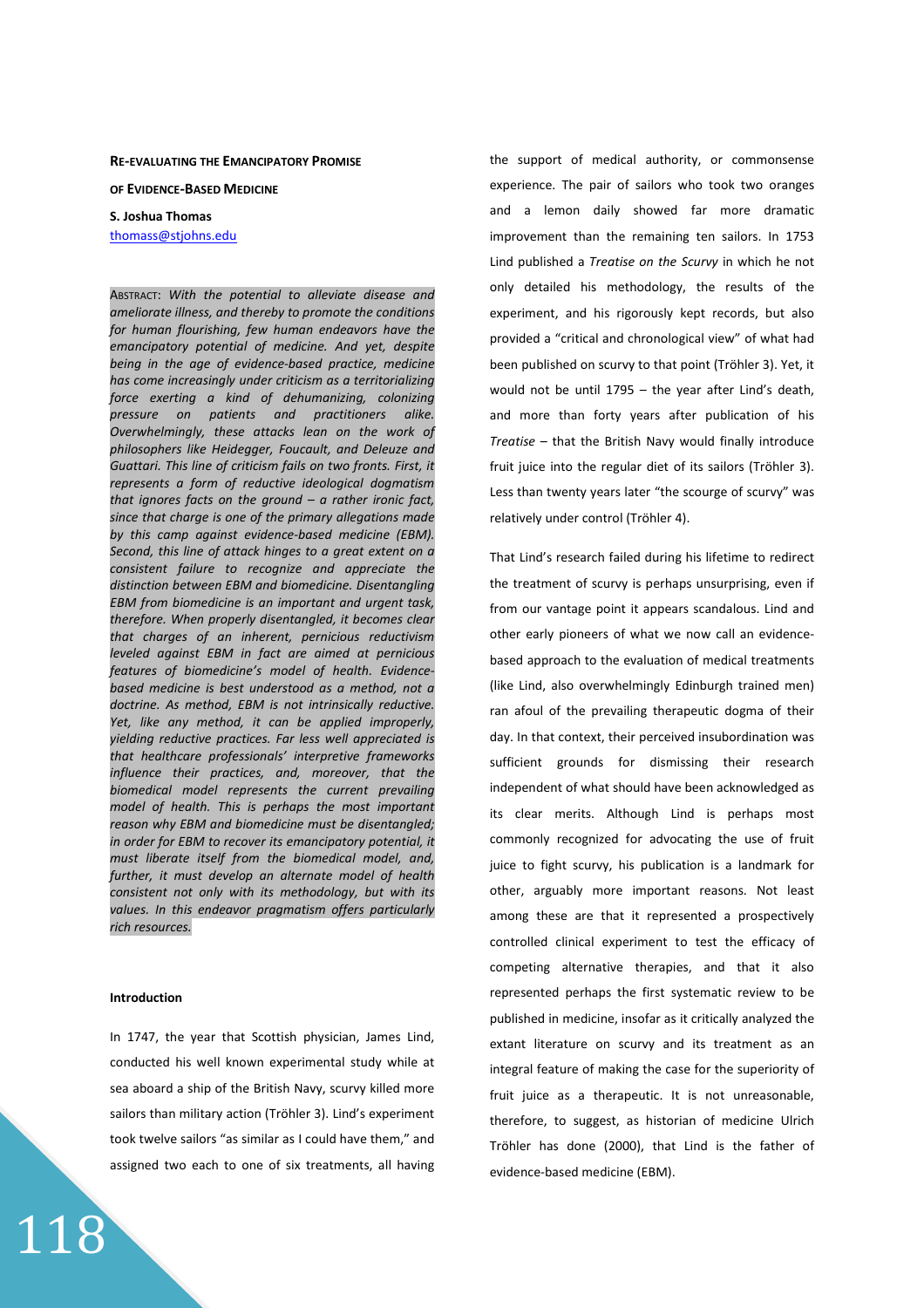It took nearly two hundred-fifty years to get from Lind's *Treatise* to the publication of the seminal 1992 article by the Evidence-Based Medicine Working Group that would effectively launch EBM as a formal movement. A great deal changed in that time. As Howick observes, in the century prior to EBM's emergence, from 1885-1985, the rabies vaccine was discovered, as were penicillin and streptomycin; most childhood cancers were able to be cured; open heart surgery, hip replacements, and kidney transplants held out the promise that failing body parts could be replaced; and *in vitro* fertilization offered recourse to infertile couples (Howick 11). Despite these therapeutic advances, institutionally, things remained very much the same, and, not surprisingly, EBM advocates encountered (and continue to encounter) the same forms of resistance and ridicule faced by Lind and his companions over two centuries ago, leading Tröhler to note, "The history of church and law come to mind immediately when dogma is mentioned; but medical history too has abounded with dogma since antiquity – and still does," (Tröhler 2).

As the example of the eradication of scurvy suggests, few human endeavors offer such emancipatory promise as medicine. By preserving, promoting, and recovering health, medicine is not only a liberating enterprise in its own right, it simultaneously safeguards and advances many of the basic conditions for human flourishing and broader projects of social, political, educational, and other emancipation. Insofar as EBM seeks to liberate medicine from its historical bondage to the dogmatism of institutional medical authority, the arbitrariness of individual physician bias, and the unsystematic vagaries of clinical judgment, it may be understood as challenging medicine to meet its emancipatory calling. In so doing, EBM ostensibly promotes a remarkably far-reaching emancipatory agenda with significant implications for society at large. And yet, like Lind, EBM has found itself under attack regularly, and often aggressively. Critiques have taken a wide range of forms, including challenges to EBM's external validity, most notably by Cartwright (2011; 2007); attacking the inescapable reliance on background knowledge in establishing proper controls for trials, which requires use of professional judgment – one of the very things from which EBM aims emancipate medicine (Worrall); and deploying post-positivist accounts of scientific knowledge as "situated knowledges" to challenge EBM's alleged objectivity and value-neutrality (Goldenberg 2006). In more recent years critiques have not only come from antagonists, but also from those seeking to clarify and strengthen EBM's position (Howick 2011; Gupta 2003; Parker 2005).

One form of critique that has enjoyed particular popularity among opponents since EBM's beginning is the charge that EBM is perniciously reductive. Medical professionals, philosophers, sociologists, and others have accused EBM of being a dehumanizing and colonizing force. A common suggestion within this particular line of criticism is that EBM's pernicious reductivism "erases" the selfhood both of patients and practitioners, treating them merely as instrumental cogs in a medical-industrial machine. In what follows I develop a measured defense of EBM against this particular line of critique. My objective is to show that the accusation that evidence-based medicine is perniciously reductive in dehumanizing and colonizing ways is wide of its mark, and that this form of critique is frequently tied to a certain mode of Continental philosophical engagement, the application of which tends to privilege theoretical commitments over facts on the ground in these contexts. One consequence is that these critics regularly fail to draw the distinction between evidence-based medicine and biomedicine, conflating the two as a result, and leveling attacks at EBM that are more aptly aimed at biomedicine. The reason for offering a measured defense, however, is that EBM nevertheless remains in a precarious state. For, while it is not perniciously reductive *per se*, it is not free from powerful, reductive influences from adjacent quarters, law and business in particular, but biomedicine as well. This means that EBM still has significant work to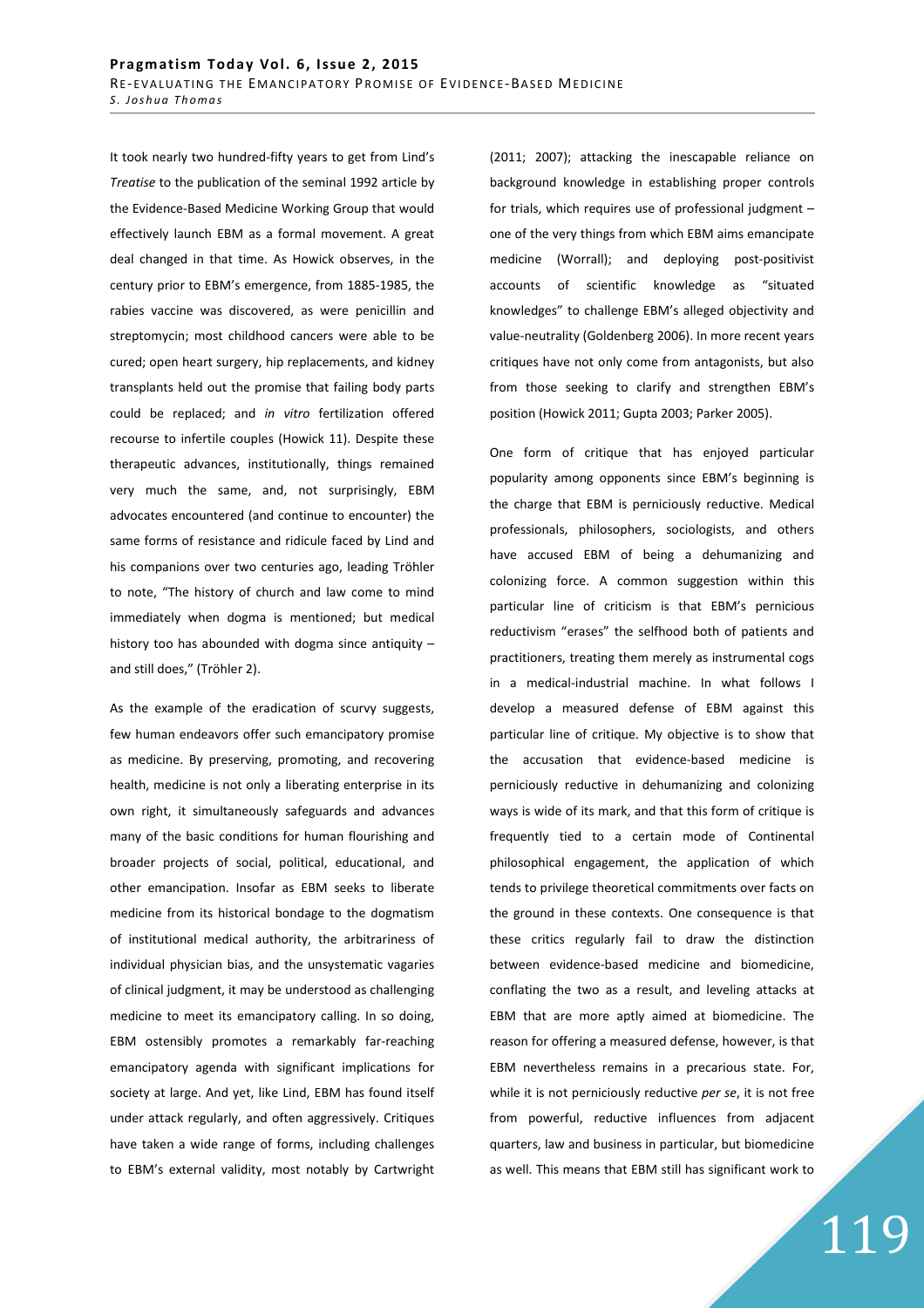do if it is to more fully live up to its emancipatory potential. Addressing the reductive influence of current legal structures and business-driven health management entities will require EBM advocates to engage matters of policy reform. Addressing the reductive influence of biomedicine, however, will require EBM advocates to articulate and defend an alternate interpretive framework for understanding health that avoids the pernicious reductivism of the biomedical model. In this connection, pragmatism proves to be a helpful ally.

#### **Continental anti-foundationalist critiques of EBM**

Evidence-based medicine advocates a shift away from the traditional emphasis on clinical expertise grounded in the mechanistic reasoning of pathophysiology, and toward clinical decision making grounded in evidence generated from randomized controlled trials (RCTs). On the basis of meta-analyses and systematic reviews of RCTs, EBM develops clinical guidelines designed to direct practice in conformity with the best available RCT evidence. Of course, this does not imply that RCTs are well suited to answering all our clinical questions. In addition, even with regard to those questions which RCTs are well suited to answer, it does not follow that the current best evidence for a given medical condition will be particularly decisive, and, moreover, when the current RCT evidence is strong, the problem of external validity remains – that is, the problem of understanding how evidence from "clean" trial populations screened for confounding factors applies to individual patients in routine practice, who typically present with a host of other health conditions, are already taking other treatments, and so on. Recognition of these challenges is in good part why EBM grounds its practice guidelines in what is called the evidence hierarchy. Systematic reviews and meta-analyses of RCTs represent the strongest form of evidence because they impartially assess and combine the findings of multiple, independent RCTs. A randomized controlled trial is stronger than either a prospective or retrospective cohort study, or a case study, because, unlike these

others, it controls for confounding factors. That is, by design, an RCT prospectively eliminates alternate plausible explanations for the effect under investigation. Clinical expertise, grounded in pathophysiologic rationale and physician experience, sits near the bottom of the evidence hierarchy for the reason that it is unsystematic and prone to misguided conclusions about *how* and *why* a therapy ought to work, based on what is taken to be established pathophysiologic knowledge.

Not only have the evidence hierarchy and practice guidelines not insulated EBM from attack, these features have become the primary targets of opponents who allege EBM is perniciously reductive. The most common charge against practice guidelines is that they result in so-called "cook book" medicine, in which physicians blindly apply a pregiven therapeutic "recipe" to patients according to their medical condition, with no concern for understanding or addressing any of the unique complexities of individual patients (Dopson, et al. 312). The evidence hierarchy, on the other hand, is alleged only to recognize as evidential those data that can be quantified, effectively reducing patients to mere statistics (Maier and Shibles 466). The attacks are pervasive enough that Mykhalovskiy & Weir have observed critics are "well versed at sounding the alarm bell at EBM's potential erasure of the patient" (Mykhalovskiy & Weir 2003: 1067).

It is striking that these attacks come at a time when evidence-based medicine is perceived, as James Lind was centuries ago, to be challenging the prevailing tradition's claims to authority, and calling instead for a new grounding in systematic, evenhanded, and unbiased clinical testing. So why is it that evidence-based medicine, arguably the most emancipated and potentially emancipating form of medicine yet to be practiced, has come under such heavy and sustained assault?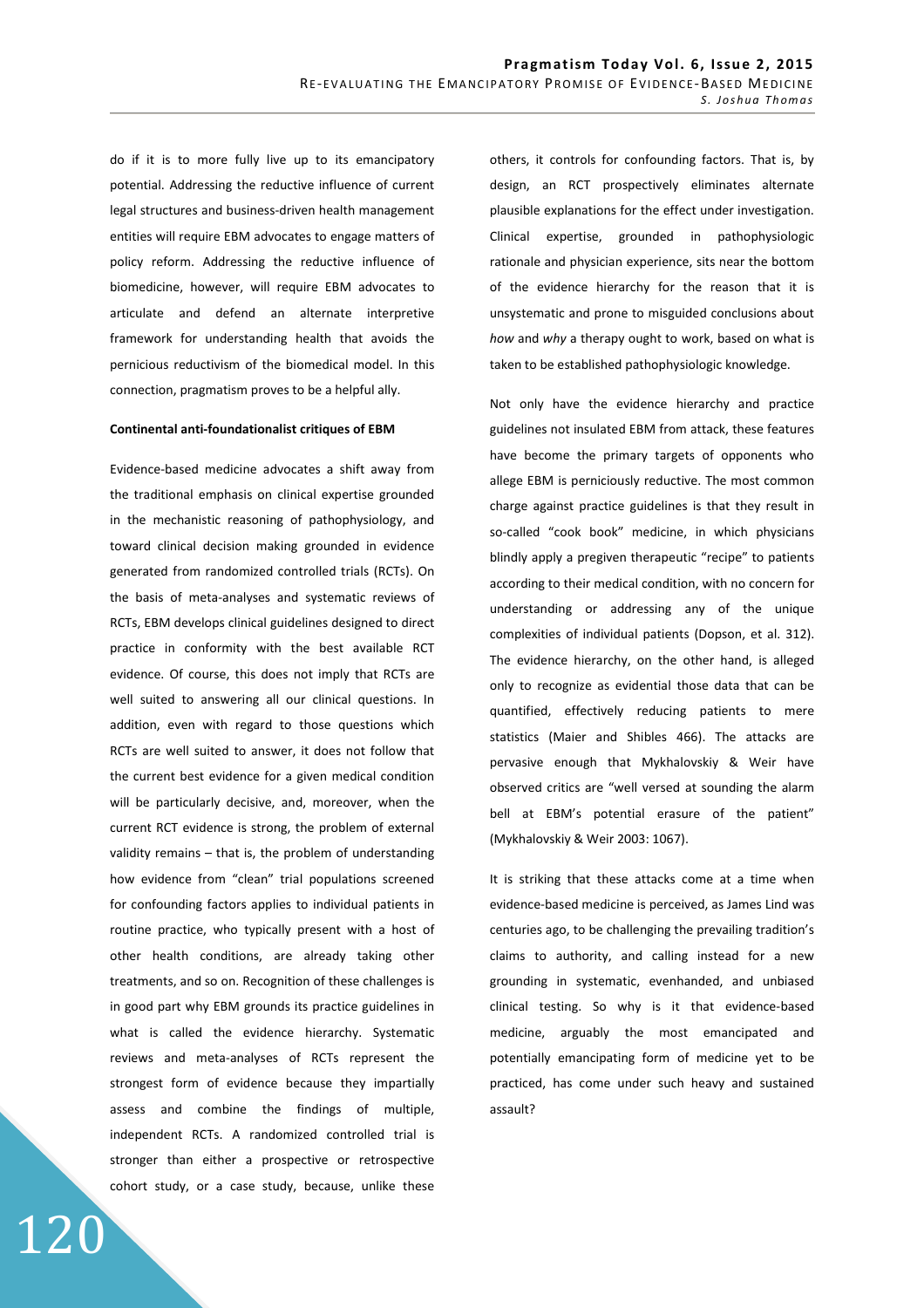Critics who allege EBM is perniciously reductive in ways that erase the selfhood of patients can be seen as fitting into two camps – soft critics and strong critics (Thomas, forthcoming). Soft critics, who are more likely to be healthcare practitioners, tend to make more measured claims, grounded in empirical concerns about the concrete consequences of EBM implementation. By contrast, strong critics tend to make sweeping, aggressive claims with little concern for demonstrating any empirical support. Although soft critics lean on many of the same theoretical resources, my focus will be primarily on a subset of these strong critics, since they develop anti-foundationalist attacks explicitly indebted to Continental thinkers, like Heidegger, Foucault, Habermas, and Deleuze and Guattari, but also since they are overwhelmingly medically credentialed professionals. Their view, in short, is that EBM's evidence hierarchy and clinical guidelines, both of which are ultimately grounded in RCT research, represent a dehumanizing and colonizing force, territorializing the life-world of patients and practitioners alike.

The anti-foundationalist strategy typical of this particular form of critique involves first treating EBM as an extension of the modernist worldview, and then, on that basis, attacking EBM as an inherently domineering, efficiency driven, calculative-instrumental force colonizing the life-world, stripping patients (and clinicians) of their selfhood, and reducing them to gears in the medical-industrial machinery (Thomas, forthcoming). Laugharne is exemplary for the explicitness with which he presents this strategy. After asserting the traits of rationalism, materialism, and reductionism as modernism's defining characteristics, Laugharne contends these features entail modernism's denial of the individuality of people by "reducing them to their component parts (as in the emphasis on disease in medicine) or to a cog in an inhuman machine" (Laugharne, 1999: 641). On the basis of this assessment, Laugharne claims "[t]he movement to evidence-based medicine is clearly modernist" (Laugharne, 1999: 642).

Other critics claim that EBM maintains an "essentially Newtonian, mechanistic world view" that takes reality to be objective, or "absolutely independent of the human observer, and of the observer's intentions and observations" (Holmes, et al. 2006: 182) and accuse EBM of a "determination to reduce medicine to the physical and material" (Little 2002: 181).

These charges seem to stem in large part from a misunderstanding of EBM's basic commitment to prioritize RCT evidence over clinical expertise and patient narrative self-report (Parker 2005; Dopson et al. 2003; Cronje & Fullan 2003). The claim is that EBM recognizes as rational and "objective" only evidence gathered through RCTs, which, it is argued, is unduly narrow (Cartwright 2011; 2007). RCTs trade in population-level probabilities as the basis for superior clinical care, rather than personal knowledge of individual patients (Horwitz 320), and, because EBM's clinical guidelines are developed on the basis of the best available RCT evidence, a governing role is granted to "quantified 'scientific' evidence in the decision making process" of medical professionals (Cronje & Fullan 354). The influence of this reduction to quantified evidence is alleged to be so domineering that it leads inexorably to an "erasure" of the selfhood of both patients and practitioners in the clinical encounter.

According to Ståle Fredriksen (2003), EBM's prioritization of RCT evidence has led directly to an ever-expanding instrumental colonization of the lifeworld. Adapting Habermas's notion of systems colonization of the lifeworld, Fredriksen contends "the main colonising mechanism of modern medicine is situated in technological and instrumental bypass of communication," resulting in "a one-sided focus on purposive-rational problem solving" (Fredriksen 290). Instrumentation, in the form of RCTs, systematic reviews, and meta-analyses, has replaced communication because physicians' clinical expertise and patients' self-reports are considered by EBM to be less reliable sources of objective knowledge than RCTs.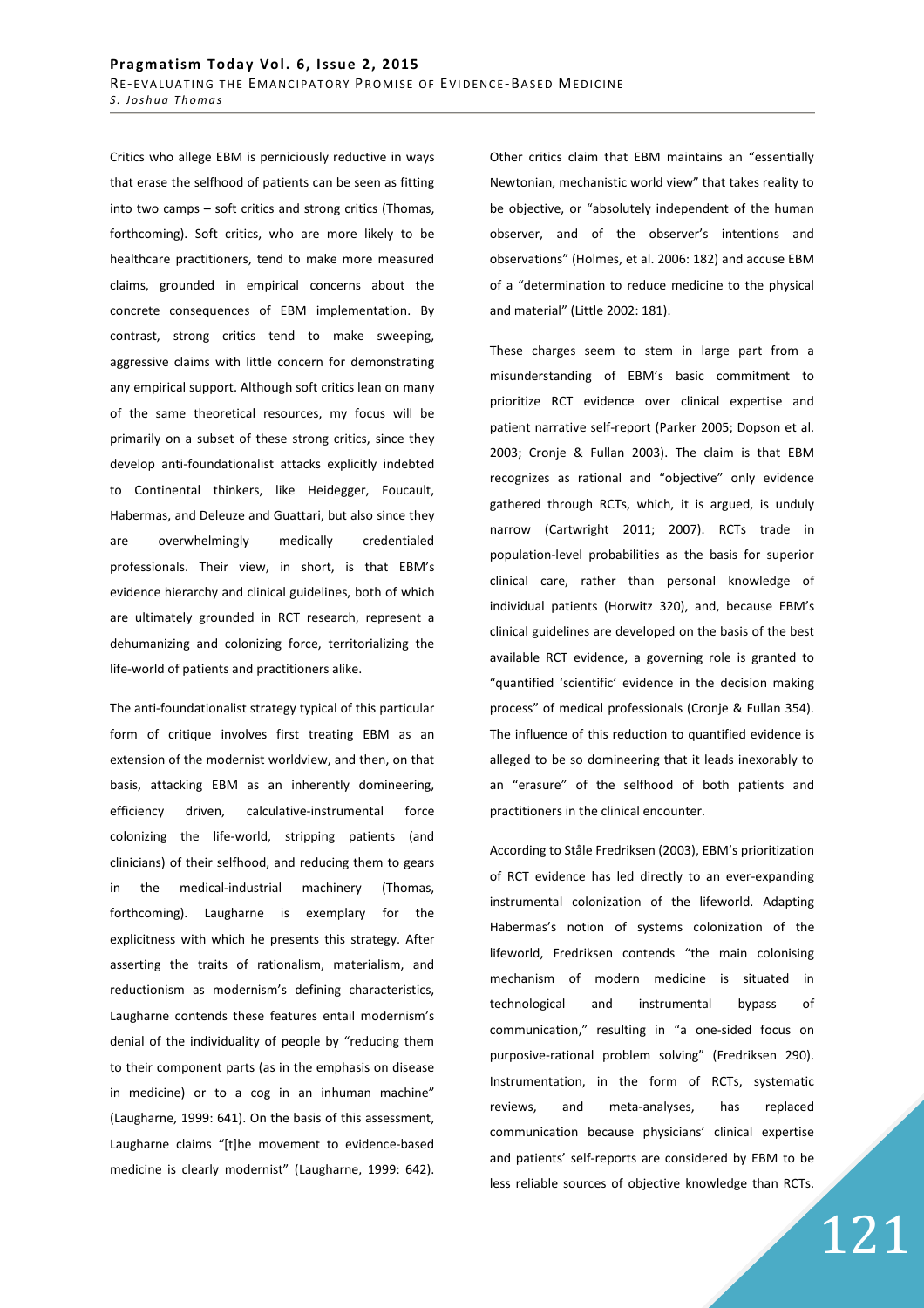Although Fredriksen does not make the argument that RCTs, systematic reviews, and meta-analyses have made physician-patient conversation entirely obsolete, this fear seems to be his concern. Moreover, EBM's instrumental technology allegedly "uncouples disease from the lifeworld;" according to Fredriksen, "[d]iseases gain a life of their own when they are viewed through a . . . Randomised Controlled Trial. They are uncoupled from the life of both patients and professionals and come into view only as objective facts, as . . . p-values" (Fredriksen 291). The effect is that "the evidence, however trifle, transforms us into instrumental slaves capable of doing nothing more than passively adapt to indisputable but unimportant facts" (Fredriksen 294).

Using a Foucauldian frame, Wall analyzes the specific power relations exerted by EBM on nursing in terms of systems of differentiation, degrees of rationalization, and forms of institutionalization (Wall 48). She contends that nursing is profoundly undercut by increasing pressure to adopt evidence-based protocols. The basic tension, as she sees it, is that EBM fails to support the primary goal of nursing – to provide clinical care – by failing to acknowledge the specific modes of knowing Wall contends are distinctive of nursing, and by grounding practice guidelines in quantified, populationbased research, both of which serve to differentiate and devalue nurses and the role of nursing.

The care distinctive of nursing, according to Wall, involves an interpersonal and relational process leading to what she calls "personal knowing," which enables the nurse to "encounter the individual as a person, as a self" (Wall 45). Evidence-based practice discourse marginalizes this "personal knowing," rendering it invisible, in favor of "knowledge that supports the completion of technical (support) tasks by nurses" (Wall 47). Dopson supports this view at a more general level by suggesting "EBM is not simply about getting specific pieces of research evidence into practice. It is about creating a culture where practitioners automatically think in an evidence-based way every time they see a

new case" (Dopson, et al. 316; 318). The problem is not simply that evidence-based culture appears to abandon clinical *phronesis*, but that it does so through the insistence upon adherence to protocols "that treat all patients as essentially interchangeable" (Timmermans and Mauck 2005: 21; cf. Callahan 1999, Fredriksen 2007, and Walsh and Bowyer 2013). For Wall, this exertion of institutional power represents a clear form of Foucauldian "surveillance" in the nursing context, by which compliance with EBM principles is policed.

Whereas Wall suggests that compromising the caring endeavor of nursing jeopardizes patients, other critics influenced by Deleuze and Guattari, like Nick Fox, and Holmes et al., think patients are under attack independently of whatever indirect negative impact they might suffer through the surveillance of medical caregivers. Fox charges EBM with being guilty of the "territorialization of the subject." Following Deleuze and Guattari, he depicts "[t]erritorialization [as] an active process, whose agent may be human, animate, inanimate, or abstracted (society, God, 'they'), as may [be] the object of territorialization" (Fox 1999: 130). In this case the purported territorializing agent is evidencebased medicine, and the active process involves subjection to a system in which patients' lived bodily states are intrinsically meaningless, only gaining the possibility of significance in light of the subject's territorialization, that is, only once they signify in relation to the clinical organism, as opposed to the lived self (Fox 128). Meanwhile, Holmes and colleagues contend EBM is "dangerously reductive insofar as it negates the personal and interpersonal meaning of a world that is first and foremost a relational world, and not a fixed set of objects" (Holmes, et al. 181). Adapting Deleuze and Guattari's notion of "fascism," they assert that EBM represents a form of "microfascism" that "fetishises the object at the expense of the human subject, for whom this world has a vital significance and meaning" (Holmes, et al. 183).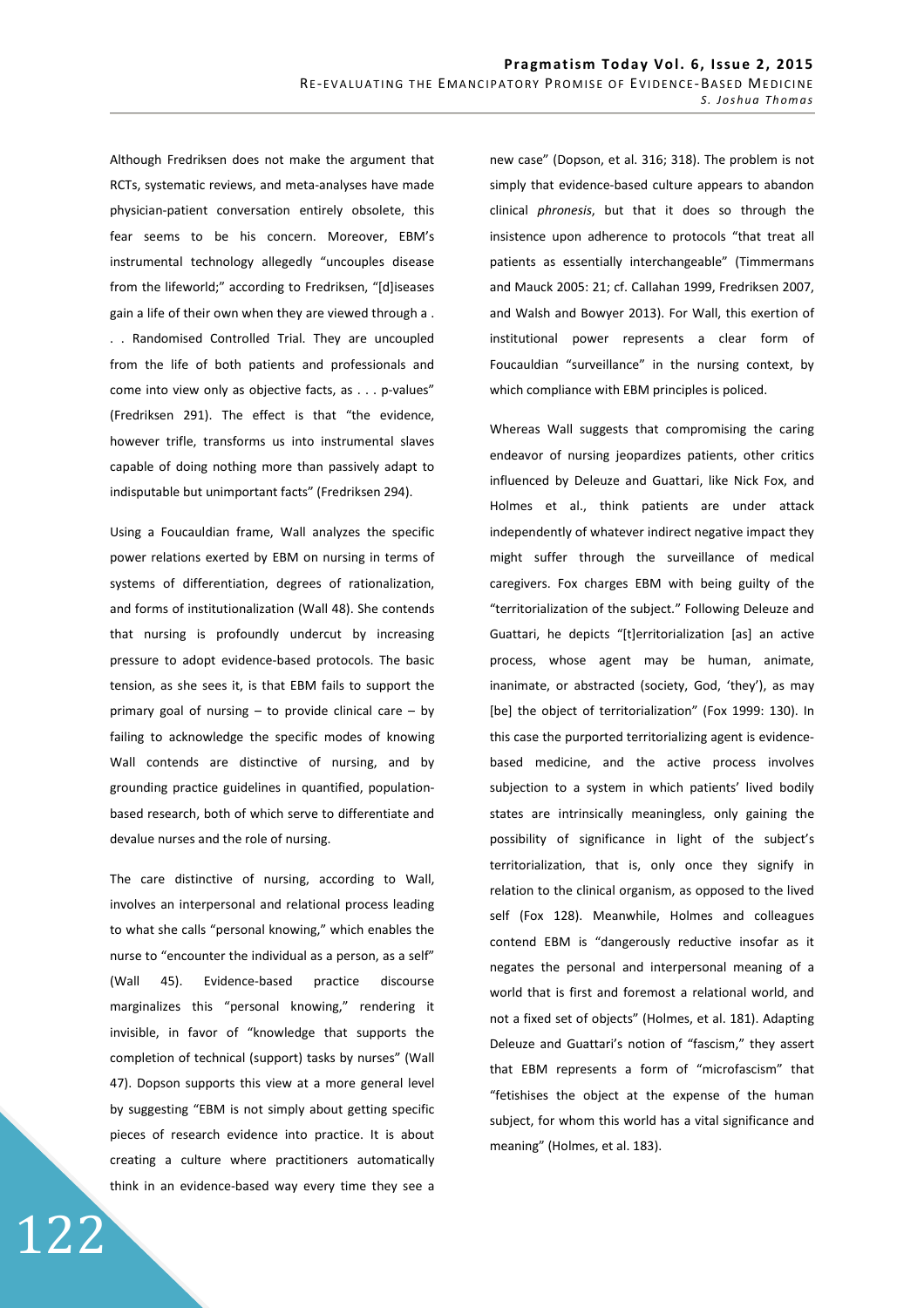So, for example, under this microfascistic process of territorialization, "it is not the self which experiences pain or attributes meaning to it, the self *is* the pain, the self is an effect of the meaning" designated by the territorializing system (Fox 128). This echoes the kind of uncoupling from the lifeworld alleged by Fredriksen. Here, however, the reduction of the meaning of disease and illness to evidence-based signifiers supposedly entails an evacuation of the very possibility of patients' individual meaning-making with regard to their lived illness experiences. Moreover, to the extent that EBM is a dominant ideology, it allegedly excludes alternate forms of knowledge, thereby acting "as a fascist structure" (Holmes, et al. 181).

In a similarly strident tone, Maier and Shibles contend that EBM's quantitative emphasis requires abstracting out all qualitative dimensions from the individual patient (Maier and Shibles 461), and that, as a result, "the EBM method dehumanizes the individual and patient," rendering her as "just a number or statistic to be manipulated mathematically." Thus, not only is the relationship between physician and patient allegedly "eliminated," the evidence-based clinician "does not actually try to treat the patient, but the ailment" (Maier and Shibles 466-7).

In their article, "An Heideggerian Critique of Evidence-Based Medicine," Walsh and Bowyer contend EBM is underpinned by calculative thinking that "expresses the same efficiency driven, reductive, and controlling agenda as all instrumental thinking in its efforts to regulate human life" (Walsh & Bowyer 39). Through this calculative-instrumental "bracketing off," EBM reduces the patient to a physiological entity composed of discrete constituent parts interrelated by causal functions that can then be efficiently managed, effectively making the patient generic and interchangeable, "just another case to be managed" (Walsh and Bowyer 39). In other words, the patient as complex self enmeshed in her life-world context is thus "erased" in order to frame her problem in abstraction and detachment from the matrix of habits, interpersonal relationships, and worldly involvements that make her the complex and unique self she is, and that constitute the contextual conditions for the meaning of her pain, suffering, and fear in her experience of illness. Thus, EBM loses sight of "the Being of the unique, suffering individual," and it is "the disease that then becomes the focus of treatment, whilst the person herself vanishes" (Walsh & Bowyer 39). James Marcum echoes this last sentiment when he suggests that by "reducing the body to a collection of parts . . . the patient as a person vanishes before the physician's gaze" (Marcum 313).

## **A measured defense of EBM**

The prevalence of these critiques suggests that they have a certain appeal, at least to those operating from within Continental anti-foundationalist theoretical frameworks. Despite their appeal, however, they do not stand up to careful philosophical scrutiny. Thomas Reid wisely advised that "theory ought to stoop to fact, and not fact to theory" (Reid 138). Yet one consistent problem with these critiques is that they uncritically grant a privileged position to the theoretical framework being applied. Rather than treating theory as an operational tool in service of detecting and transforming problematic existential facts in meliorative directions, these critiques instead treat the theory as the relevant fact. Consider, for instance, what was noted at the outset, namely, that most of the critics addressed here are credentialed healthcare professionals.<sup>1</sup> In light of this fact, it is more than a little surprising that these opponents offer no empirical backing for their claims (Thomas, forthcoming). Instead, they are uniformly content to let their sweeping anti-foundational theoretical claims swing free of concrete, empirical support. This is deeply problematic. For at the end of the day, the charges made are empirical in nature: either it is

 $1$  Of the critics mentioned above, Laugharne, Horwitz, Welsby, Little, Fredriksen, Holmes and colleague Perron, Marcum, Maier, Wall and Walsh all have medical affiliations.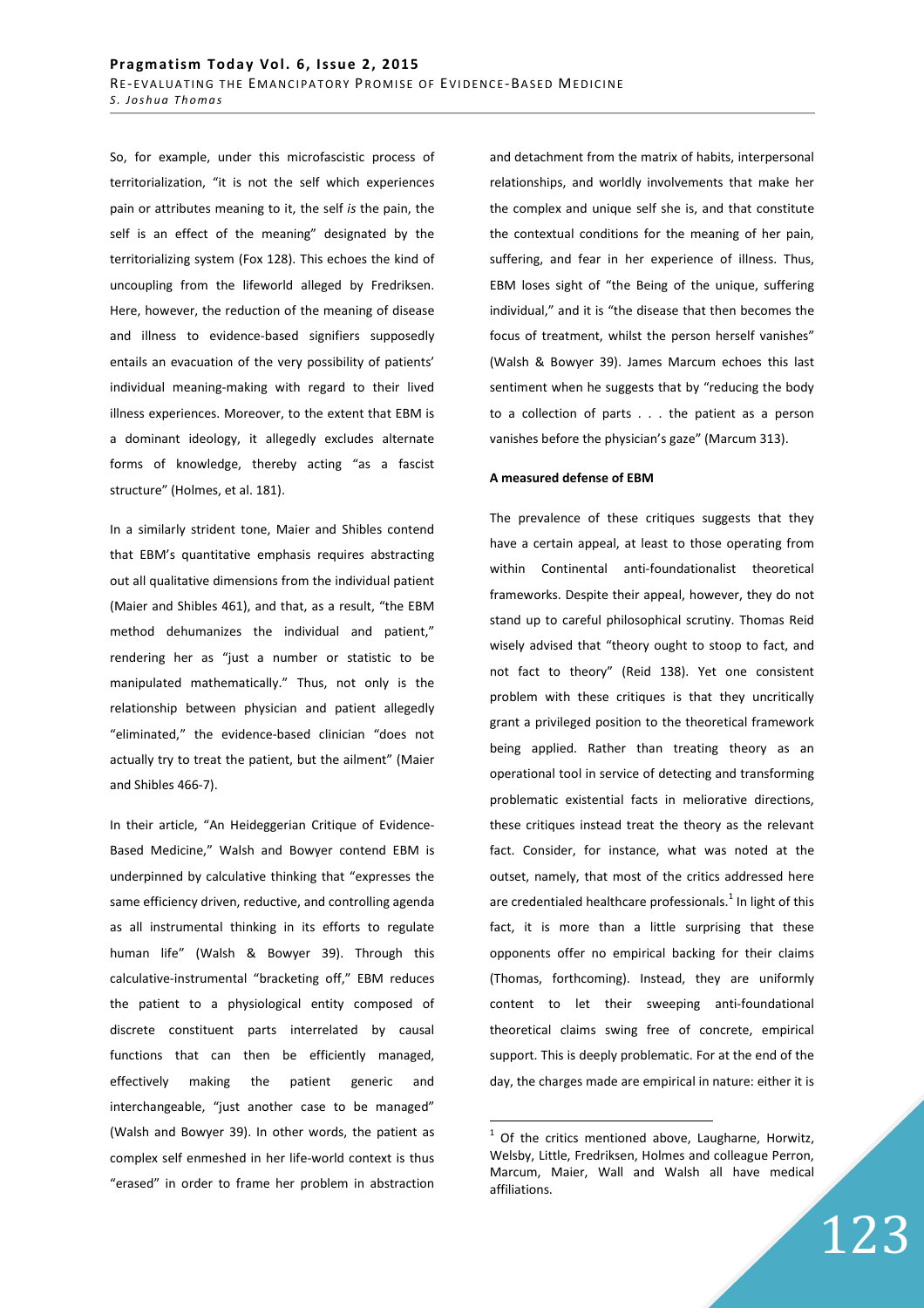or is not the case that EBM "territorializes" subjects, or "erases" and "dehumanizes" patients in the manner alleged. Given the robust, unqualified nature of the allegations being made, one would expect no shortage of concrete examples from these critics' own clinical experience illustrating just how, despite knowing and desiring better, and despite their very best efforts to resist, these critics were nevertheless powerless to avoid "erasing" the selfhood of those entrusted to their clinical care, or dehumanizing them by reducing them to mere statistical abstractions. Yet, not one such example is offered by a single one of these critics.<sup>2</sup> This is particularly ironic, given that the general nature of these critiques alleges that EBM is perniciously reductive. In their zeal to indict, these critics have themselves relied on an unduly reductive picture of EBM.

Wall is the one possible exception here. In part, this may be because Wall is better understood as a soft critic. But if we bracket the issue of how best to classify her critique, there are still concerns about the scope of her claims. Wall argues that EBM discourse and methodologies are at cross-purposes with the caring endeavor of the nursing profession. Yet, surely it is the case that the ability to determine with relative confidence which therapies are likely to be most effective for one's patient contributes meaningfully to a nurse's ability to fully care for that patient in the manner Wall describes as characteristic of nursing. Wall is on firmer ground when she argues that the influence exerted by evidence-based practice guidelines tends to reduce the role of nursing to "the completion of technical support tasks." Here we have a highly plausible

124

 $\overline{a}$ 

claim, but it remains uncoupled from any concrete evidence that would warrant its scope beyond Wall's own clinical experience. It is strange that Wall should decline to offer an example from firsthand experience that might strengthen the claim's empirical basis even in that more limited, anecdotal context. One possible reason for this omission is that it turns out to be difficult to peg to EBM methodology and discourse a concrete instance of being "reduced to support task-work."

This points to another difficulty facing Wall's position, namely, that there are compelling plausible alternate explanations that give us reason to be skeptical of her assertions. For example, Wall fails to address the very strong economic forces known to drive the largely forprofit medical system, which demand quick clinical turnover at the expense of meaningful interaction with patients. When business-driven health management entities are known not only to be prevalent but also to be increasingly influential in establishing parameters for the delivery of clinical care, why should we accept the theoretical claim that EBM discourse is the pernicious force at work here, short of compelling concrete evidence to that effect? Thus, it is not at all clear that Wall has met the burden of demonstrating that EBM methodology and discourse is incompatible with the nursing profession.

A second problem with this group of critiques is that they misidentify their target, conflating EBM with biomedicine. Dopson, et al., for example, claim "EBM is entirely consonant with  $-$  and a product of  $-$  the biomedical model and therefore holds a powerful attraction to doctors trained in that model," and this is because of "EBM's appeal to a biomedical scientific agenda" (Dopson, et al. 320-21; 319). Similarly, Fredriksen characterizes EBM as "the biomedical core" (Fredriksen 293). It is clear from this that critics have failed to understand the distinction between EBM and biomedicine.

 $2$  To be clear, I am not suggesting that these critics should provide empirical evidence in the form of *statistical data* showing that, indeed, implementation of EBM erases the selfhood of their patients (or of themselves as clinicians) in order to validate their claims. But if their claims are to amount to more than mere rhetorical-theoretical exercises, surely these practitioners should be able to provide supporting anecdotal evidence or case studies from their own clinical practices.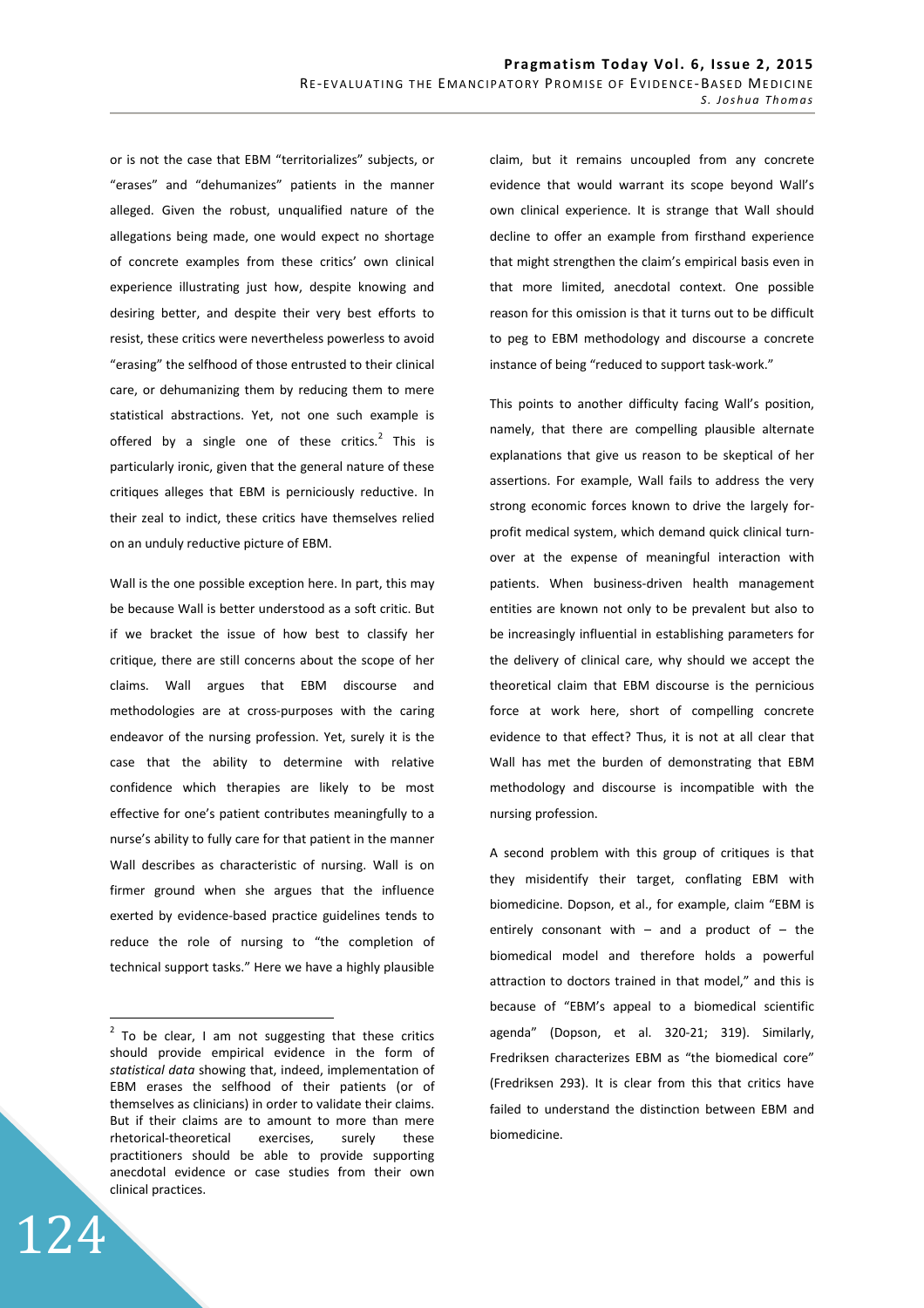In my view, EBM is best understood as a method for generating evidence of an intervention's effectiveness and efficiency through clinical trials (whenever possible) that carefully control for confounders, identifying the best available evidence relevant to a particular case, and integrating it with practitioners' clinical expertise and patients' values and circumstances (Strauss et al., 2005, cited by Howick, 2011). $3$  A central feature of good evidence is that it rules out alternate plausible explanations for the effect under investigation; all other things being equal, if a rival explanation remains highly plausible even in the face of your own evidence, it is irrational to accept your evidence as support for the experimental hypothesis (Howick, 33). Well conducted RCTs exhibiting rigorous randomization, blinding, and concealment are currently the best means at our disposal for ruling out confounding explanations for a great number of clinical questions. An important, though often overlooked, upshot of EBM's methodological stance is that it effectively treats the question of the mechanism of causality as a "black box" (Howick, 125; see also Goldenberg 2009). To put this point differently, EBM does not concern itself with making inferences from purported knowledge of physiological mechanisms to claims that an intervention will produce a patientrelevant outcome; it forfeits answering the question of *how* an intervention works in favor of establishing *that* it

 $\overline{a}$ 

works (or does not work, as the case may be). $<sup>4</sup>$  Of</sup> course, our background knowledge, including our best pathophysiologic understanding, remains not only relevant, but also important in guiding the formation of our research questions. Properly understood, then, EBM's commitment to RCTs, and systematic reviews and meta-analyses of RCTs, is not crudely reductive. Although these methods deploy quantitative strategies, as I shall argue in more detail below, it does not follow from this that EBM reduces patients to "just a number or statistic to be manipulated mathematically." Instead, they reveal evidence of whether or not an intervention is effective, and under what conditions, leaving to the side questions about causal mechanisms.

By contrast, biomedicine is an approach to medicine that applies principles of biology and other natural sciences, particularly physiology, to clinical practice. The result is that biomedicine treats the human body as a complex machine comprised of interlocking systems of mechanisms. Gross bodily function is explained in terms of the function of more basic, lower level parts or systems, and, in recent years, increasingly in terms of the most basic known parts, our genes. Diagnoses of maladies and therapeutic prognoses alike are made on the basis of putative facts about the pathological and physiological mechanisms of disease and health (Howick 16). The now famous Cardiac Arrhythmia Suppression Trial (CAST) revealed the dangers of this over-reliance on mechanistic reasoning as evidence for which therapies will work (CAST Investigators 1989). Myocardial infarction often leaves the heart vulnerable to arrhythmias by damaging the muscle and electrical system, frequently resulting in a type of arrhythmia known as ventricular extra beats (VEBs). Epidemiological studies suggested a strong correlation between sudden cardiac deaths and arrhythmias, and so, on the basis of what was taken to be understood about the underlying

 $3$  Upshur (2006) has accurately observed, "There are no shortage of those arguing for their preferred view of what EBM is, or is not" (p. 420). For example, it has been characterized variously as a new paradigm (EBM Working Group 1992), a social movement (Pope 2003), an epistemological framework (Tonelli 1998), and, as I advocate, a method (Howick 2011; Goldenberg 2009). Moreover, the textbook definition offered by EBM's founders has undergone multiple revisions. Despite this diversity of opinion being well recognized, the role it plays in fuelling the debate between EBM protagonists and antagonists has been largely unappreciated. In an unpublished paper, Sarah Wieten (2014) found that neither EBM proponents nor critics were particularly consistent in citing a clear definition of EBM. Resolving that issue, while urgent, lies well outside the purview of this paper.

<sup>&</sup>lt;sup>4</sup> For a careful and lucid discussion of mechanistic reasoning and EBM's position with respect to it, see Howick (2011) Chapter 10.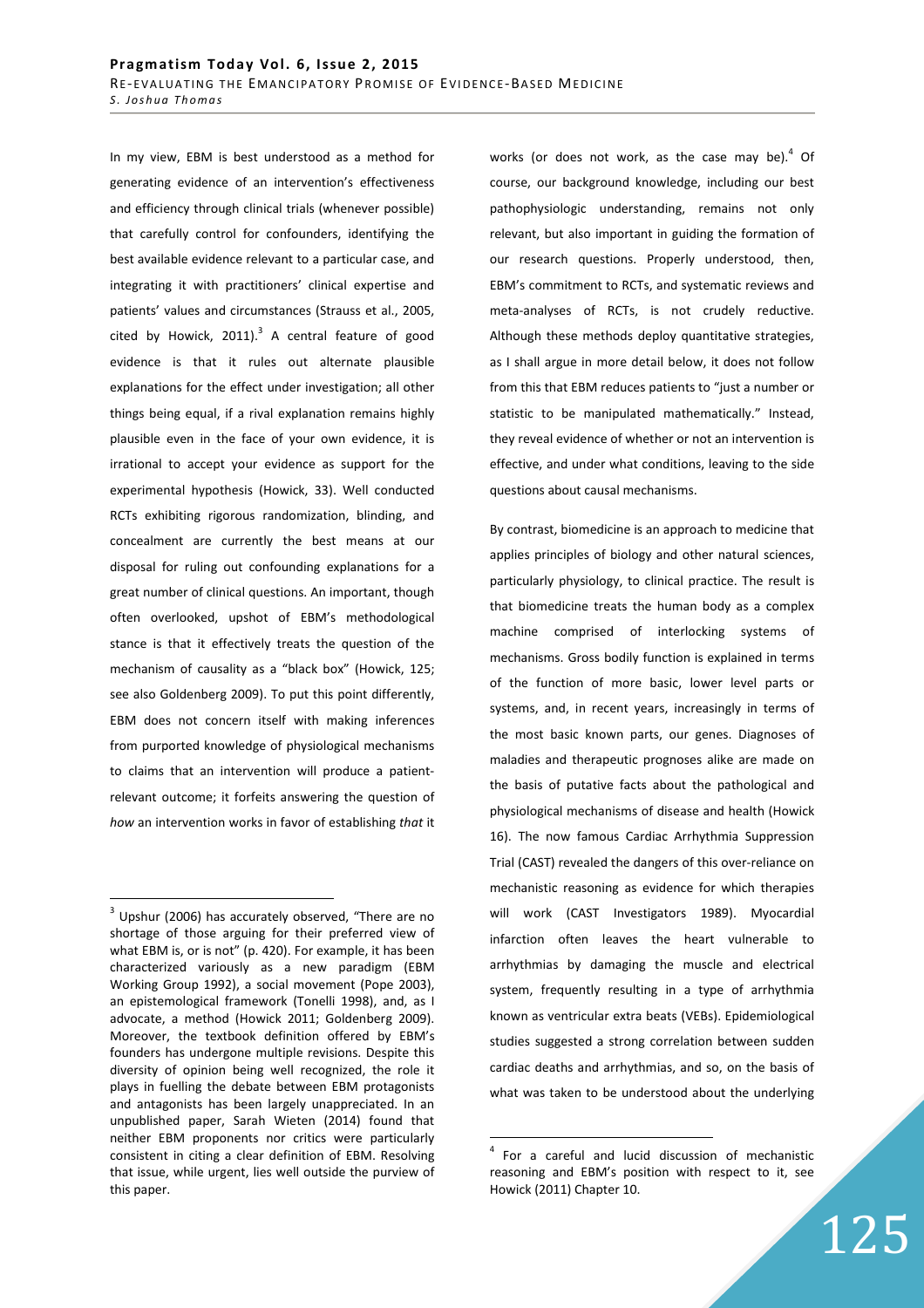mechanisms involved, several drugs, developed and found to be successful in treating VEBs, began being prescribed in the belief that they would successfully reduce mortality rates among patients who had suffered myocardial infarction. In 1987, the CAST was initiated to test the efficacy of these drugs in reducing mortality among patients who had suffered myocardial infarction. The results upended all expectations supported by mechanistic reasoning, showing that the drugs increased, rather than reduced mortality, and that they had in fact killed more people every year than died in action during the whole Vietnam War (Howick 5). The results were so decisive the trial was discontinued by 1989.

The mechanistic reasoning central to biomedicine exhibits the kind of pernicious reductivism critics of EBM target insofar as it divides the human body, reducing it to its constituent parts, and simultaneously separating it from its socio-cultural context and from the lived self. It is committed to the "principle of separation," which is "the notion that things are better understood in categories outside their context, divorced from related objects or persons," according to Gaines and Davis-Floyd, who add that

[b]iomedical thinking is generally ratiocinative, that is, it progresses logically from phenomenon to phenomenon, presupposing their separateness. Biomedicine separates mind from body, the individual from component parts, the disease into constituent elements, the treatment into measurable segments, and patients from their social relationships and culture. (Gaines and Davis-Floyd 98)

Under the biomedical gaze, the organic, contextual, lived body is reduced to an abstract, ahistorical, and asocial assemblage of parts, processes, and systems.

This "atomistic trend" is reflected in biomedicine's grounding philosophical framework, the biostatistical theory of health (BST). The BST is built around a fundamental distinction between theoretical health and practical health. This distinction holds that theoretical

126

health is the absence of disease, while practical health is the absence of treatable illness (Boorse 1977, 542; 1997, 11). Disease is defined as deviation from the speciestypical biological design (Boorse 1975, 61; 1977, 543), characterized as "the typical hierarchy of interlocking functional systems" (Boorse 1977, 557; cf. 1997, 7), with goal-directedness at every level (except, importantly, the level of the unified organism as a whole), representing "contributions to the apical goals of survival and reproduction," (Boorse 1975, 57-58).<sup>5</sup> "Speciestypicality" refers to functioning at or within the range of normal variation of the statistical mean for a particular function and age-sex reference class (Boorse 1977, 546). In short, according to the biostatistical theory, "health is normal functioning, where the normality is statistical and the functions biological" (Boorse 1977, 542).

This philosophical conception of health depicts the body as a fragmented conglomeration of independent mechanistic parts and processes. Christopher Boorse, the founder of the biostatistical theory, and still its most ardent philosophical defender, goes so far as to assert that isolated body parts are "independent centers of teleology," comparing (in good Cartesian fashion) properly functioning human physiology to the "mechanical condition of an artifact," such as the perfect mechanical condition of a 1965 Volkswagen (Boorse 1976, 80; 1975, 59). Organisms, rather than possessing a unifying integrity of their own, "are vast assemblages of systems and subsystems which, in most members of a species, work together harmoniously in such a way as to achieve a hierarchy of goals" (Boorse 1975, 57). Ranges of normal variation are determined through statistical analysis of quantitative measurements of a given physiological part, process, or system, taken from a

<sup>&</sup>lt;sup>5</sup> Peter Schwartz has rightly observed that the survival and reproduction requirement ought to have been offered in the disjunctive, rather than the conjunctive, since, to borrow his own example, the heart of a 70 year-old man contributes to his survival, but being beyond the age of reproduction does not any longer formally contribute to that goal (Schwartz 372).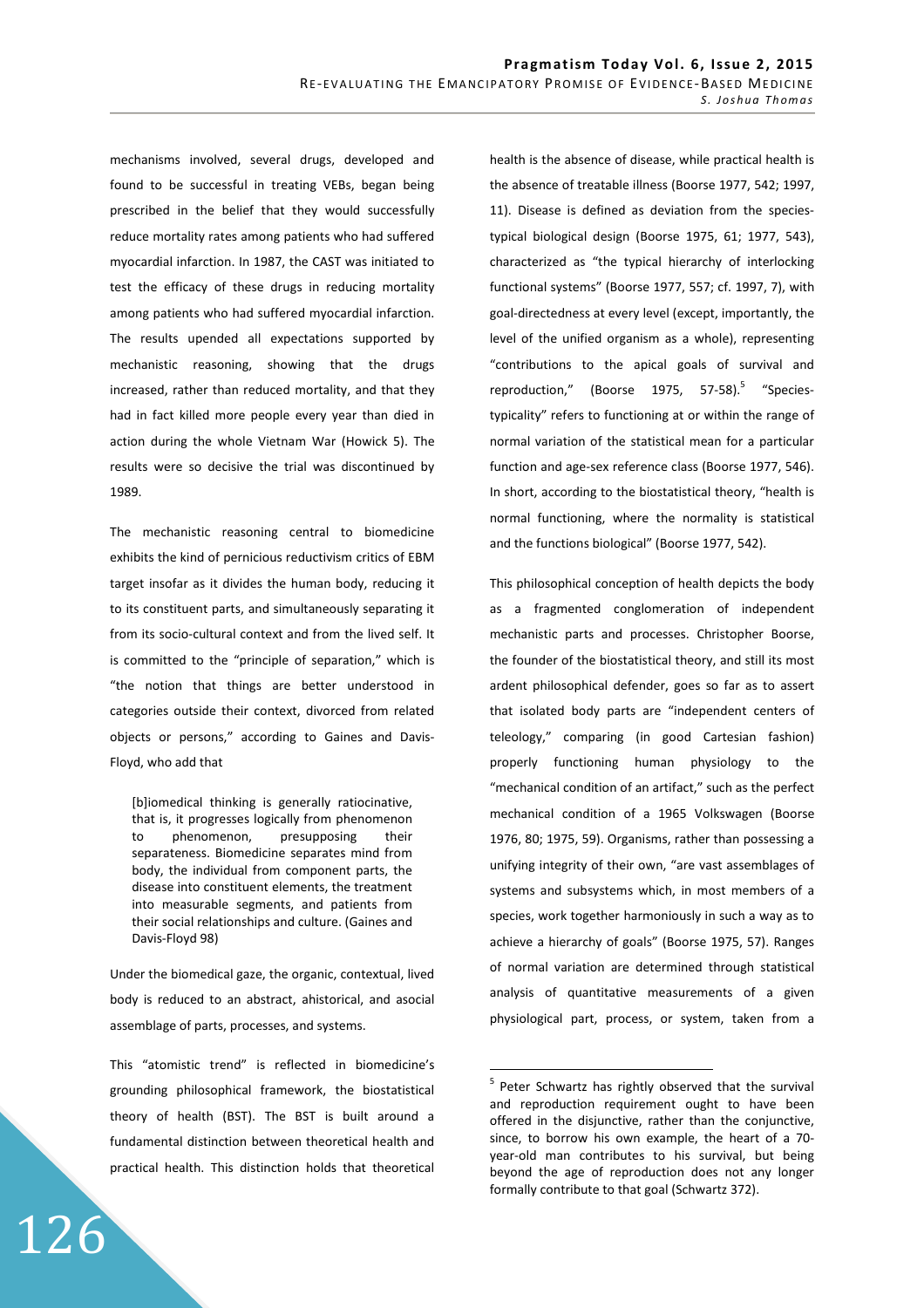supposedly representative sample of the human population.<sup>6</sup> According to the biostatistical theory of health, in construing physiological functions in this way, scientists are "simply describing the organization of a species as they [find] it" (Boorse 1976, 74). Effectively, the BST ontologizes statistical ranges, and as a result, "proper functioning" turns out to have little to do with the integrity of the whole organism – since incapacitation may exist despite there being no statistical abnormalities at the level of independent parts – and it also has nothing directly to do with the functional ability of contextual, lived selves that is the object of such concern to the opponents of EBM addressed above.

An example of the gap between EBM and biomedicine is helpful at this juncture. Consider the German Acupuncture, or GERAC, trials. These evidence-based controlled trials demonstrated that sham acupuncture far outperformed the conventional therapeutic regimen of exercise, physiotherapy, and non-steroidal antiinflammatory drugs (NSAIDs) for persistent lower back pain, and that actual acupuncture outperformed sham acupuncture (Haake, et al.). Trial participants receiving sham acupuncture experienced a 17% improvement in response rate over conventional therapy, while those receiving actual acupuncture experienced a full 20% improvement in response rate over conventional therapy. The idea of a biomedical investigation into the therapeutic benefits of acupuncture is virtually unimaginable. Acupuncture involves the belief that a patient's condition is related in some way to her *qi*, and that her *qi* may be manipulated through proper needling techniques by which her ailment may be improved. From

 $\overline{a}$ 

the biomedical perspective, belief in *qi*, belief that *qi* is influential in health states, and belief that *qi* can be manipulated through the insertion of needles is nonsensical, since it is flatly incommensurable with biomedicine's modernist, objectivist, and mechanistic commitments. By contrast, from the perspective of EBM, the interesting question is whether acupuncture is demonstrably effective for certain kinds of ailments, not whether or not *qi* exists and may be manipulated to good effect.

It appears, then, that biomedicine, not EBM, exhibits the reductive features these critics target as pernicious and "self-erasing" in their attacks on EBM. Biomedicine, not EBM, represents modernist Cartesian metaphysics of mechanism and objectivism; and biomedicine, not EBM, is quantitatively reductive insofar as it reifies abstract statistical ranges as objective.

# **Biomedical realism and its pragmatist anti-foundationalist critique**

In light of the foregoing analysis, it may be tempting to simply transfer these critiques from EBM to biomedicine. It is not obvious, however, that this strategy fairs any better. Not only is it unclear that they would fit cleanly, it is also unclear that the Continental anti-foundationlist strategies deployed in these critiques are well suited for purposes of reconstruction that might conduce to EBM's emancipation. An alternate, and, I believe, preferable anti-foundationalist strategy is available in a Deweyan operational critique.

According to the Deweyan strategy, theories are operational, not ontological. That is, the value of a theory like the BST lies not in its being a mirror of nature accurately depicting some facet of the universe. That interpretation represents the "hypostatization of a method, an instrumentality, of inquiry . . . into something ontological" (Dewey 1938, 215). Rather a theory's value lies in its facilitating the performance of operations on existential material by which problematic situations can be transformed into satisfactorily resolved situations.

 $6$  In fact, these data used to establish the ranges of normal functioning are gathered overwhelming from the populations of developed nations. This means that the biomedical body is largely a reflection of the social and cultural conditions of Western, and westernized, peoples. The belief that ranges of statistically normal functioning defining the biomedical body are universal is an assumption that has not been satisfactorily investigated, much less adequately defended.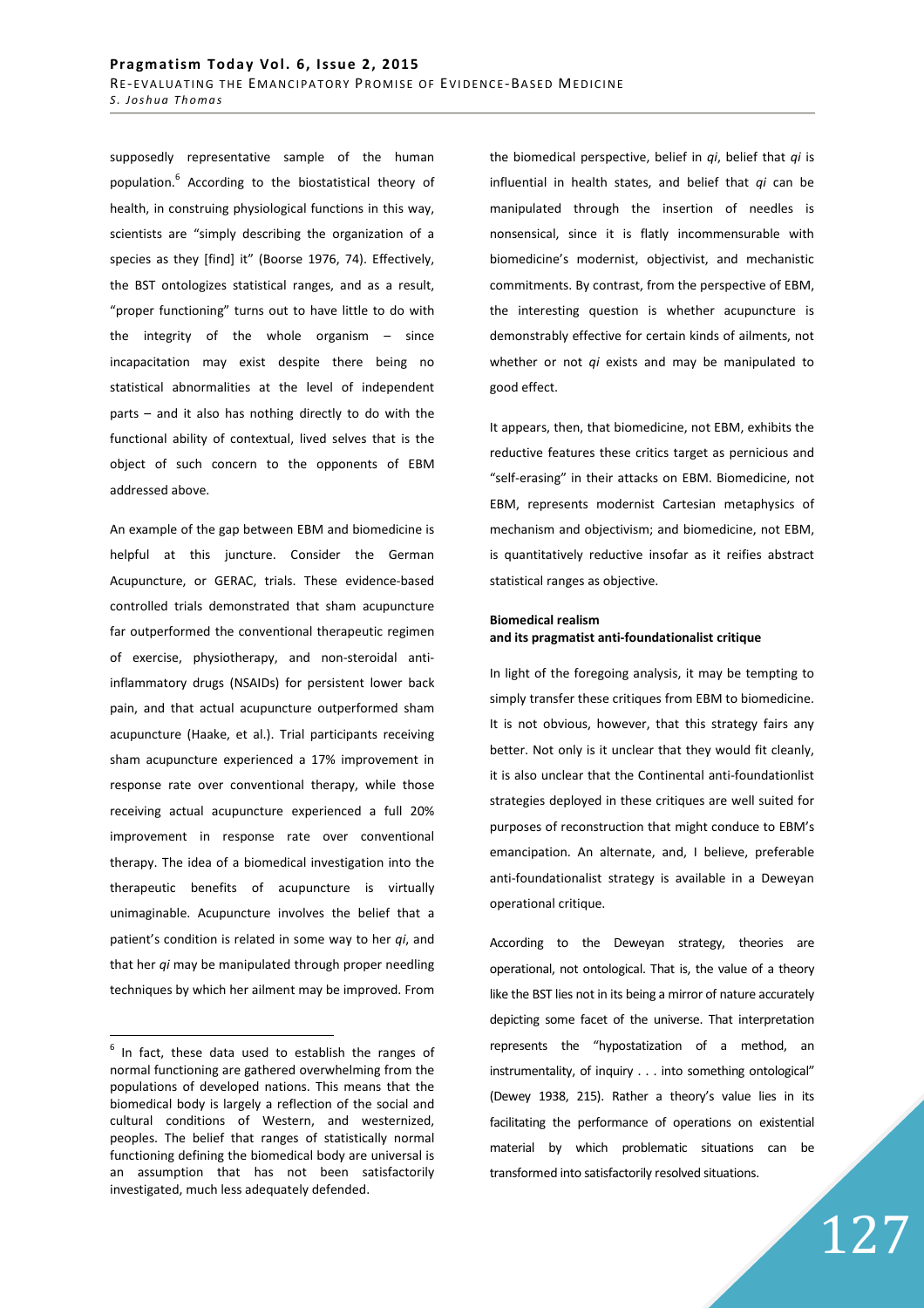The Deweyan critique of biomedicine can be developed on two fronts. The first involves Dewey's view of propositions, concepts, and theories as instrumental and operational (or intermediary) rather than as reified entities; in other words, they are best understood as instrumental *means* for solving problems, not as representations of ontological *finalities*. The second involves his account of the proper relationship between qualitatively experienced problems and scientific inquiry which seeks to resolve them through quantitative methods. These two strands of Dewey's philosophy are, in fact, closely entwined.

In his 1938 *Logic*, Dewey claims "[t]he ontological hypostatization of a method, an instrumentality, of inquiry used to effect objective consequences, into something ontological, is the source of the mechanistic metaphysics of 'reality'" (Dewey 1938, 215). Somers calls this mistake "theoretical realism," explaining that it "attributes ontological truth to the theoretical phenomenon (e.g., the theory of electrons or the theory of market equilibrium)" (Somers 745). This very problem is characteristic of current biomedicine in general, and of the BST in particular; I refer to it as *biomedical realism*. We see this clearly in the BST's central distinction between theoretical and practical health, in which theoretical health is ontologically primary; only those lived incapacities grounded in abnormal statistical deviations are recognized as legitimate or "real."

Dewey's focus on the hypostatization of "methods" or "instrumentalities of inquiry" is significant here. On this view, quantitative methods are not intrinsically pernicious. Indeed, Dewey evenhandedly admonishes both those who "deplore the reduction by the scientist of all materials to numerical terms on the ground that it seems to them to destroy all value which is qualitative," and those who "insist that *every* subject matter must be reduced to numerical terms" of being guilty of the same logical error of taking propositions as "ultimate and complete, when, in fact, they are intermediate and instrumental" (Dewey 1938, 205-6). One clear value of a

128

quantitative approach is that it "renders things qualitatively unlike ... comparable with one another, in such ways that controlled interchanges are capable of being brought about" (Dewey 1938, 215).

What Dewey means by "intermediate" and "instrumental" in this context is that propositions are significant only insofar as they serve as means to the resolution of some otherwise indeterminate, troubling situation; their contents "are determined with reference to an intended future issue" rather than being selfdetermined or self-sufficient (Dewey 1938, 164). In other words, quantitative propositions are not transcripts of nature; they are, instead, tools enabling "controlled interchanges" between qualitatively disparate things. Quantitative reductions are a way of treating qualitatively dissimilar objects in terms "that are *logical*, rather than directly *ontological*" (Dewey 1938, 482; 206, emphasis added).<sup>7</sup> Thus, the significance of quantitative objects derives not from those objects being final objects of inquiry, settled ontological realities, or by being somehow intrinsically "objective," but rather from their intermediary capacity to support ongoing controlled operations eventuating in satisfactorily resolved existential situations.

Remarkably, the example Dewey chooses to help make this general point about the intermediary and operational nature of propositions and theories is the proposition, *I am seriously ill*.

In the context indicated, the proposition is without point if taken to be final and complete. Its logical force consists in its potential connection with a future situation. . . It formulates the possible operation which, if formed, will aid in existential production of a future situation different *in quality and significance* from that which will exist if the

 $7$  "Constructive development of science has taken place through treating the material of the perceived world in terms of properties that accrue to natural objects on the ground of their function in promoted and controlled processes of systematic inquiry; that is, *in terms of properties that are logical, rather than directly ontological*" (1938: 482; emphasis mine).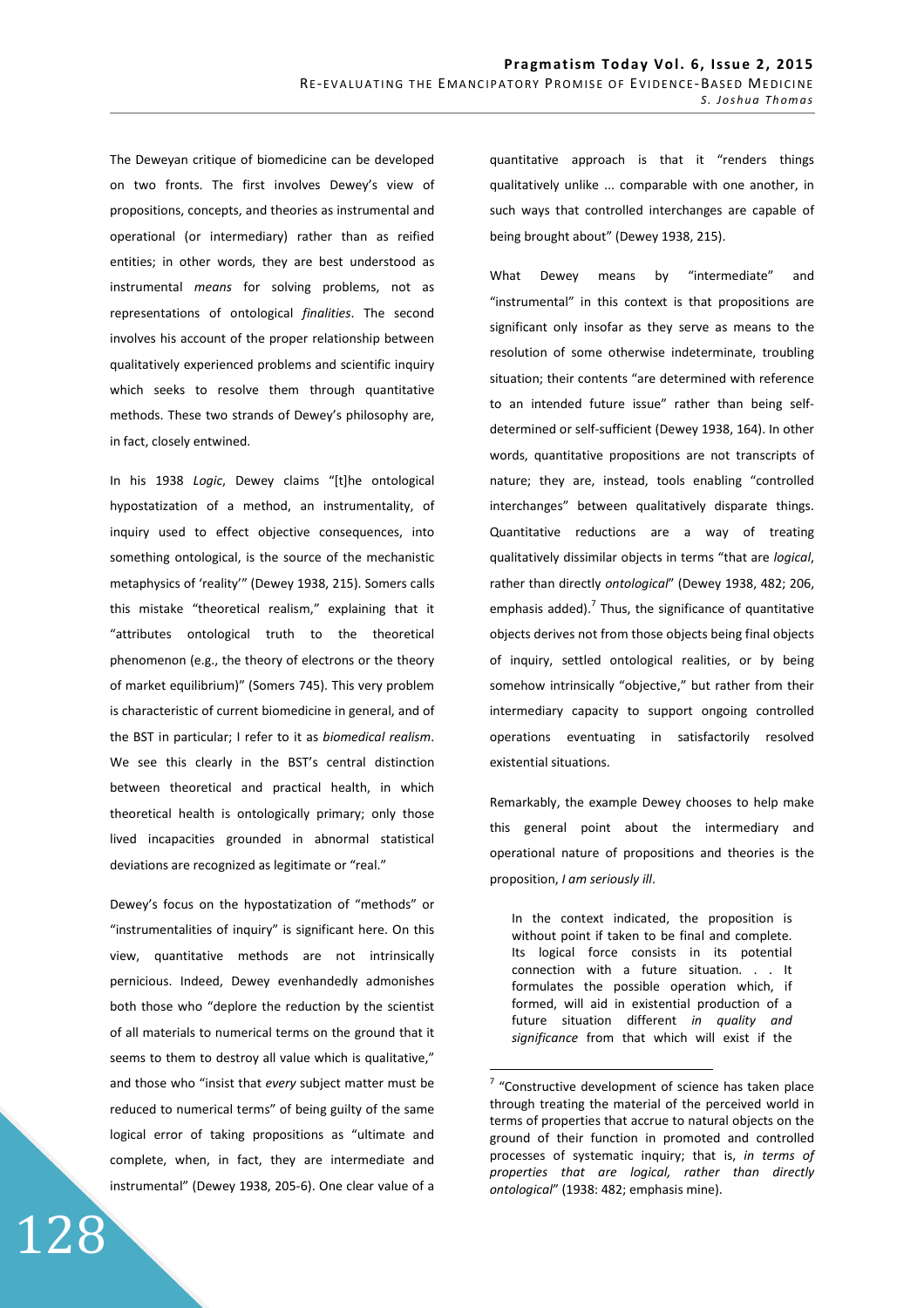indicated action is not taken. The same considerations will be found to apply to declarative propositions made by the attending physician about the facts which locate and disclose the illness on the one hand, and the course of action he prescribes for dealing with the illness on the other. (Dewey 1938, 164)

The point here is that a diagnosis of statistically abnormal deviation in, let us say, blood glucose level is valuable not because it discloses the presence of a malicious ontological entity, call it "diabetes," but instead because it serves the intermediary function of suggesting operations to be performed to alleviate both the potential and actual lived ills that threaten the individual in question, and to prevent the consequences for diminished personal quality and significance of living that are associated with high blood glucose levels. Translation of existential data into quantitative expressions proves helpful in effecting the transformation of the existential situation, but even quantitative expressions representing the satisfactorily transformed situation cannot be taken as the content of the desired outcome, for that, too, is existentialqualitative in nature. Apart from guiding us toward a desirable qualitative-significant experience, the quantitative data are empty; their significance is not carried on their face. To frame the point differently, quantitative data, treated pragmatically, operate as principles. The same holds for our working body of background knowledge. This means that, like principles, quantitative data function as experimental hypotheses guiding our inquiries (Dewey 1922, 164-166).

At this juncture it is worth noting that EBM, too, is subject to this operational critique; indeed, applying it is vital to the project of emancipating EBM from perniciously reductive influences. Goldenberg has defended EBM against charges of wholesale "objectivism," arguing that, although the evidence hierarchy exhibits objectivist tendencies, nevertheless also demonstrates important pragmatist "allegiances," particularly in its emphasis on RCT methodology. According to Goldenberg's view, "problem

solving is a leitmotif for pragmatism, and concrete problem solving and the advancement of knowledge is strongly held to be best advanced through a reflexive process where our basic commitments can be scrutinized and revised in light of new findings" (Goledneberg 2009, 173). Understood in this light, EBM's emphasis on RCTs embodies pragmatic commitments to methods of inquiry that prioritize ongoing experimental investigation over codified thinking from the past. Moreover, the randomized controlled trial appears better than its rivals at promoting "the open inquiry and democratism of empirical science" as well as exhibiting a welcome openness to revision of "even well-established views about treatment efficacy" (Goldenberg 2009, 172). On the other side, Goldenberg contends that the evidence hierarchy reflects a contrary commitment to an uncritically dogmatic "objectivism." While RCTs reflect the bottom-up, open-ended, and ad-hoc nature of pragmatic inquiry, by contrast, the evidence hierarchy is inflexible, rule-based, and reflects objectivist ontology. However, because RCTs feature prominently in the evidence hierarchy, it turns out that they have a kind of dual-citizenship: as a method of experimental inquiry, they embody pragmatist values; as a feature of the evidence hierarchy, they represent a component of objectivist ontology. This analysis has a lot going for it, but I fail to see why pragmatists should be content to leave the matter where Goldenberg does when the hierarchy itself can, and *should*, be interpreted pragmatically. Even if EBM's advocates (and, for that matter, its opponents) take the hierarchy to be rigid and "objective," pragmatists need not accept this bit of dogma. If EBM is to be emancipated from objectivist elements, the view which construes the evidence hierarchy as a set of inflexible rules must be abandoned, and instead, the "hierarchy" must be treated pragmatically – that is, operationally – as a set of tested and contextually reliable, but nevertheless fallible, guiding hypotheses, the merits of which must continually answer to the demands of lived experience.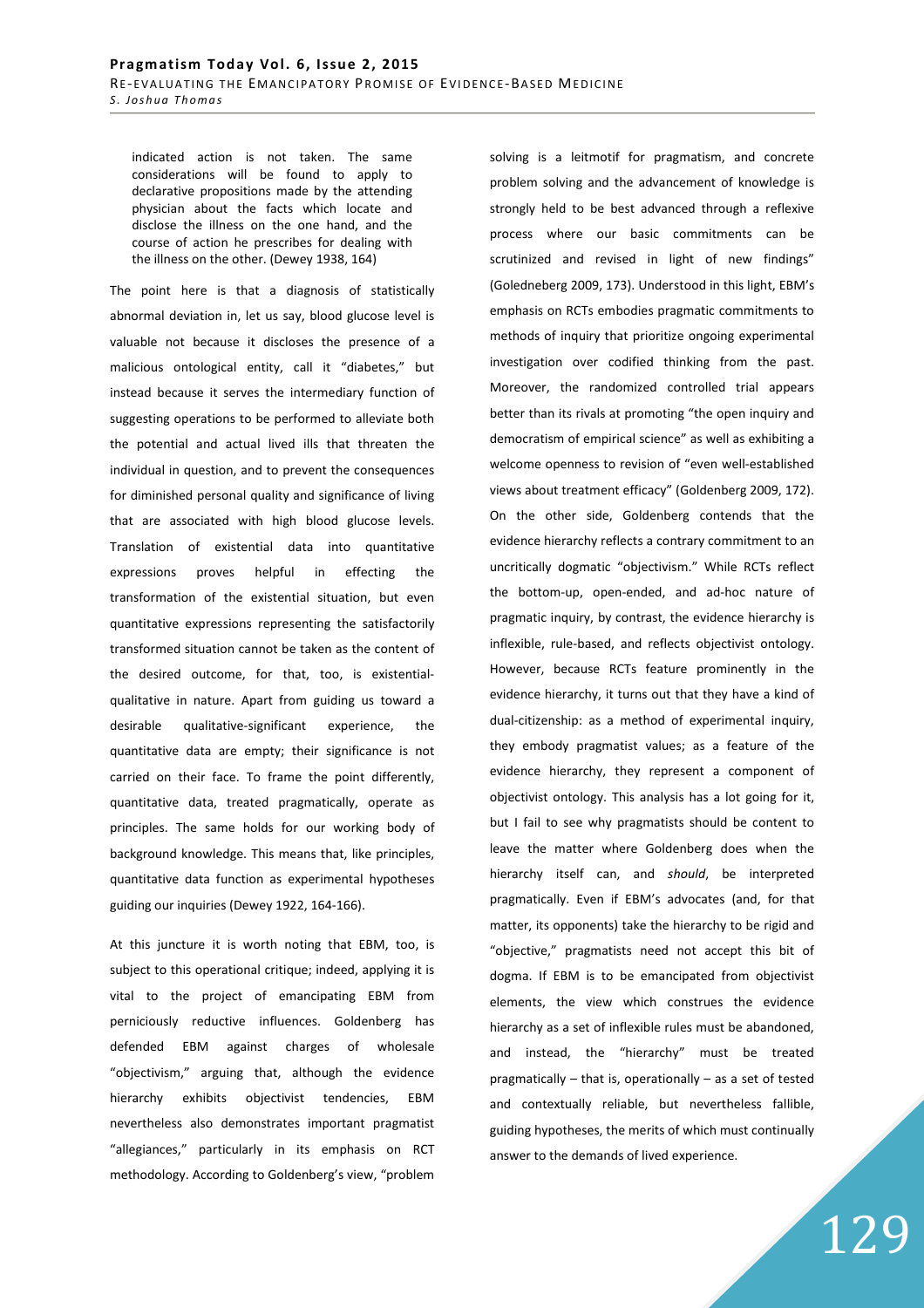This brings us to the second prong of the Deweyan critique of biomedicine. Statistical ranges of normality are not ontological finalities, but rather operational intermediaries of inquiry into a given problematic existential situation. Properly understood, then, all such instruments of inquiry, be they propositions, concepts, or theories, are "controlled by the problem set by some qualitative situation, as one limit, and the objective consequence of a resolved situation as the other limit" (Dewey 1938, 210). Because biomedicine grants ontological primacy to statistical ranges of normality, it is possible under that framework for one to be seriously "diseased" (i.e., to have highly abnormal statistical deviations) yet experience no qualitative-existential disruption; it is also possible for one to experience severe qualitative-existential disruption without having any statistical abnormalities, and therefore without being either "diseased" or "ill." The latter scenario is the more troubling of the two. Biomedicine demands ontological grounding in some physiologically relevant statistical abnormality before it can recognize an actual lived incapacitation as a valid medical fact. Thus, the biomedical practitioner confronted with just such a scenario may view her patient's report with skepticism. Of course nothing about such a situation forecloses the possibility of a compassionate clinical interaction. Nevertheless, if the practitioner's interpretive framework prioritizes ontologized statistical values rather than the patient's existential situation, we can expect that theoretical commitment to be reflected in the kinds of clinical hypotheses that strike the practitioner as live, and therefore as worth pursuing.

Statistical ranges of normality, like all other quantitative values, gain their meaning only as they are first made relevant by some experienced qualitative-existential problem, and insofar as they aid in bringing about the transformation of a new, ameliorated qualitative situation by suggesting operations to perform. The framing and solving of a problem that interferes with living healthily, potentially obstructs one's future, and is

130

therefore the basis of the proposition, "I am seriously ill," is not reducible to abnormal statistical deviations, though those abstractions may be extremely useful intermediaries in the process of ameliorating the situation. It requires a much fuller understanding of individuals' systems of meaningfulness and ongoing narrative self-developments in relation to their social and somatic environmental engagements, future aspirations, life purposes, and so on.

This suggests that there is a need for an alternate theoretical framework for conceiving health. If we deploy ranges of statistically normal functioning as operational intermediaries instead of treating them as the content of our conception of health, how then is health to be conceived, in light of the persistent worries about the potential erasure of selfhood and the ontologization of statistical ranges? I shall address this concern briefly in conclusion.

## **Conclusion:**

### **Why EBM needs an alternate interpretive framework**

My defense of EBM against its Continental antifoundational critics has been a measured one; I've made the case that EBM is not *inherently* perniciously reductive, and that critics making this allegation have misidentified their true target: biomedicine. In doing so, I have been careful to avoid claiming that EBM is not guilty of pernicious reductivism *at all*. I have contended that EBM is a method. Like any method, it is subject to better and worse applications, as well as the pressure of external forces that may drive evidence-based practice toward reductive expressions. Two external sources that exert a reductive influence on evidence-based practice are business-driven health management bodies, and law. I have already noted how the first of these exerts a reductive influence in clinical practice. The profit motive of these management entities requires medical professionals to see patients at a brisk pace; more patients results in more billable expenses and an enhanced bottom line for executives and shareholders. As for the reductive influence of the law, some evidence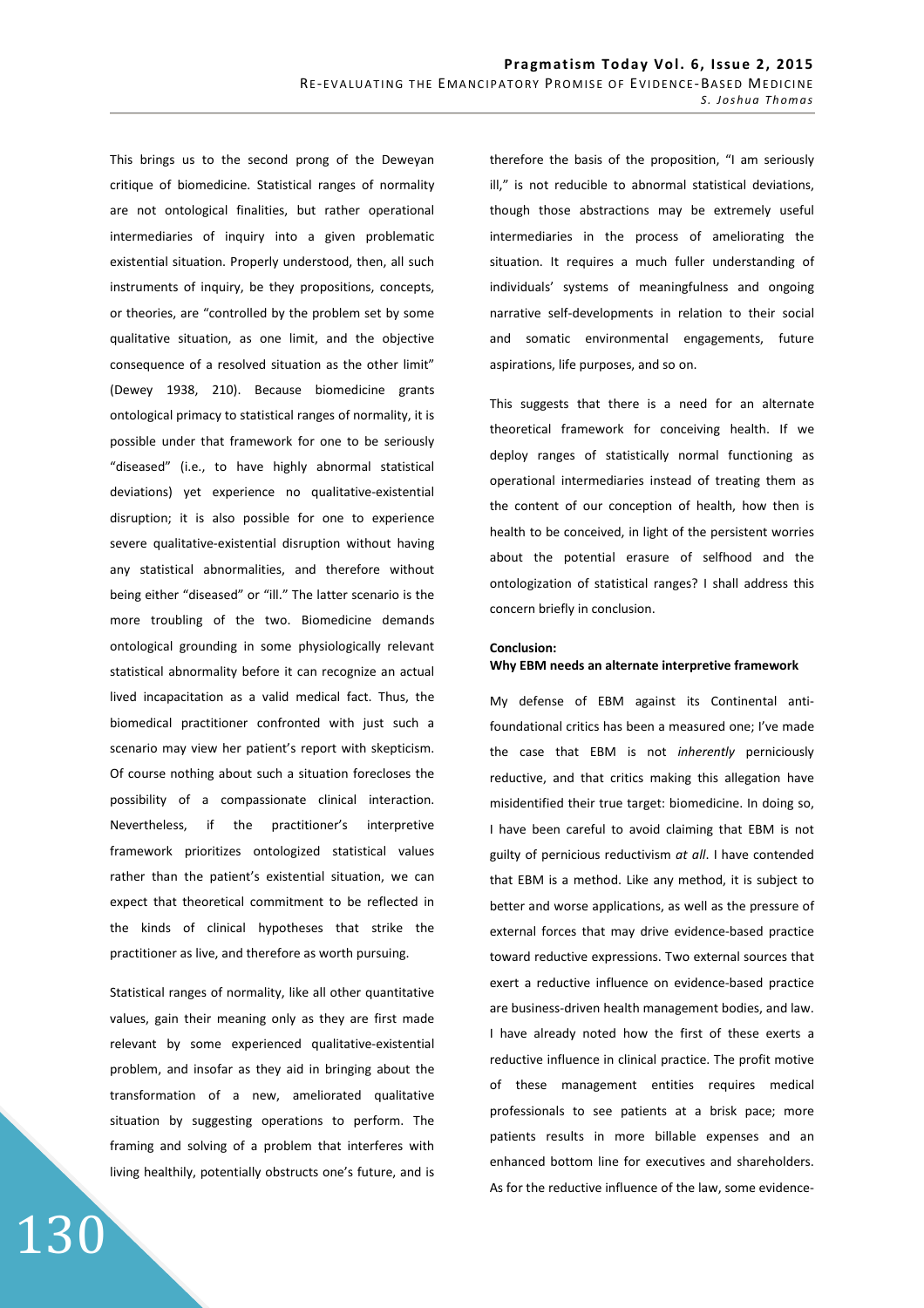based practitioners may fear becoming the target of legal action if, in trying to strike a balance between strict adherence to evidence-based guidelines and the integration of patient values and circumstances, they stray from the former in deference to the latter, only to have undesirable outcomes result (Barratt 410).

More fundamental, arguably, than the reductive influence of either business or law is the influence exerted by the biomedical conception of health. Given its pervasiveness and the current lack of a viable alternate interpretive framework for conceiving health, it is not clear what choice EBM practitioners have except to fall back on the prevailing biomedical conception. To the extent that this is the case, it is likely that the biomedical conception of health exerts a reductive influence on evidence-based clinical interactions. This is an important question for future research.

It seems, therefore, that if EBM is to recover its emancipatory calling, it would do well to develop an interpretive framework for health consistent with its more expansive, emancipatory enterprise. What is needed is an interpretive framework capable of redeploying quantitative strategies as the operational tools they are, rather than reifying them as fixed ontological entities or inflexible rules of practice, while at the same time widening the scope of health beyond mere physiological mechanisms to the embodied, social self. Otherwise, EBM effectively surrenders the interpretive field to the biomedical model, leaving itself open to that model's reductive influence and to allegations of pernicious reductivism. In the endeavor to recover EBM's emancipatory power, pragmatism – particularly the work of Mead and Dewey – offers rich and promising resources. Articulating that case fully cannot be accomplished here. Nonetheless, it is worth offering a suggestive sketch.

A profitable place to begin is by reframing health as a Deweyan ideal of *living healthily* that takes as its proper object the embodied social self (Dewey 1920, 167). For Dewey, ideals are generalized ends-in-view, that is, intelligent, imaginative projections of the best possibilities of the present as we currently find it (Dewey 1934, 44; 49-50). This means ideals are dynamic, not static; they are rooted in the real, or "something which exists;" and yet, while rooted in existing things, they are not identical to those things, but rather are projections or hypotheses of the tendency and movement of the real (Thomas 2014, 154). In other words, Dewey treats ideals operationally; their value lies in their guiding function. For him, there is an "active relation between ideal and actual," such that ideals fruitfully guide experience, but experience serves as a check and balance on the ideal (Dewey 1934, 51). Because experience is so central here, an "active" ideal of living healthily requires replacing the abstract, reduced, fragmented, ahistorical, and asocial biomedical body with the organic, dynamic, embodied social self. Mead's theory of selfhood offers potentially rich resources in this connection, since his construal of selfhood has the dual advantages of remaining sufficiently general, and of being grounded in, but not reducible to, biology. Moreover, insofar as his view explains selfhood as fundamentally social, Mead's theory holds out the additional promise of possessing explanatory power with regard to the relation between social conditions and individual's abilities to live healthily.

If successful, such a reconstruction of the ideal of health would at least reorient our understanding of biomedical data operationally, while simultaneously offering EBM a valuable and needed interpretive framework consistent both with its nonreductive research agenda (and its results), and its broader emancipatory calling. Of course it would leave untouched the reductive pressure of external forces, like business and law, but those concerns are matters that will need to be addressed through intelligent policy, and in any case, their pernicious influence is not rightly laid at EBM's door. Other criticisms will also still need to be addressed. There remains a lingering worry that EBM has not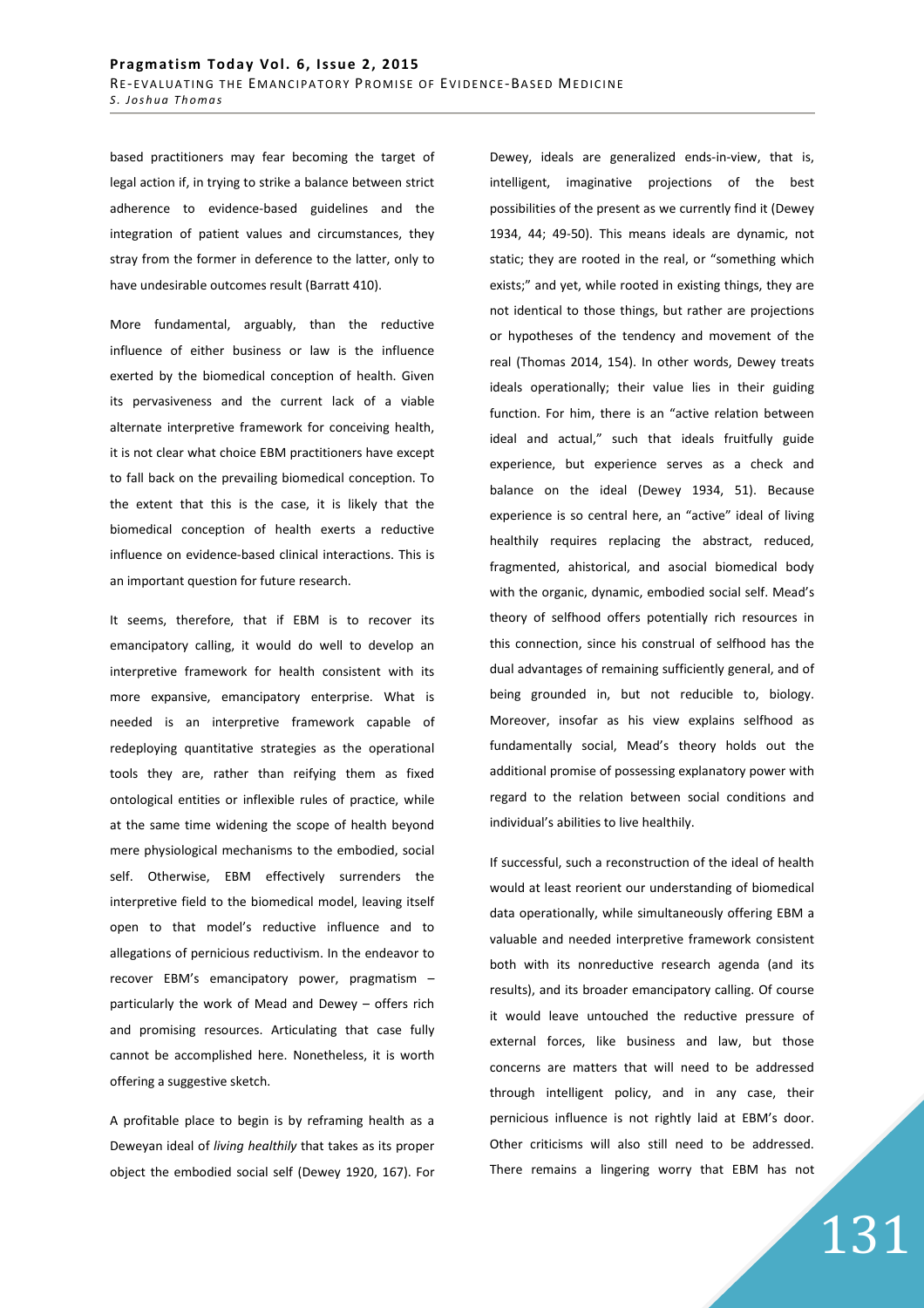removed the uncritical reliance on authority characteristic of medical history, but has only shifted it to the sources of evidence appraisal, such as Cochrane reviews. It is another fair criticism of EBM to suggest that EBM has not yet adequately developed apt methods for integrating patient values and circumstances. But it does not follow even from this that EBM "territorializes" patients' subjectivity, or "erases" their selfhood; to the contrary, it suggests that EBM takes selfhood seriously. EBM has an impressive record of research suggesting, in a multitude of ways, that selfhood exerts an important influence on living healthily (Thomas, forthcoming). It is difficult to reconcile the contention that EBM represents a self-erasing attack on patients with this expanding body of research. EBM has done more concretely than most disciplines to point toward the need for an expansive, rather than a reductive conception of health. Biomedicine, by contrast, has shown no genuine interest in such questions, precisely because its theoretical commitments foreclose the possibility that selfhood *could* be influential on human health (and perhaps even that selfhood exists at all).

## **References**

- Barratt, A. 2008. Evidence based medicine and shared decision making: the challenge of getting both evidence and preferences into health care. *Patient Education and Counseling* 73(3): 407-12.
- Boorse, Christopher. 1997. "A Rebuttal on Health," in *What is Disease?* Humana Press: Totowa, NJ. Pp. 1-134.
- ---------. 1977. "Health as a Theoretical Concept," *Philosophy of Science*, 44(4): 542-573.
- ---------. 1976. "Wright on Functions," *Philosophical Review* 85:70-86.
- ---------. 1975. "On the Distinction between Disease and Illness," *Philosophy and Public Affairs*, 5(1):49-68.
- Callahan, D. 1999. Remembering the goals of medicine. *Journal of Evaluation in Clinical Practice* 5(2): 103-106.
- The Cardiac Arrhythmia Suppression Trial (CAST) Investigators. 1989. "Preliminary report: effect of ecainide and flecainide on mortality in a randomized trial of arrhythmia suppression after myocardial infarction." *New England Journal of Medicine* 321: 406-412.
- Cartwright, Nancy. 2011. The art of medicine: A philosopher's view of the long road from RCTs to effectiveness. *The Lancet* 377:1400-1401.
- ---------. 2007. Are RCTs the gold standard? *BioSocieties* 2:11-20.
- Cronje, Ruth & Amanda Fullan. 2003. Evidence-Based Medicine: toward a New Definition of 'Rational' Medicine. *Health* 7(3): 353-369.
- Dewey, John. 1938. *Logic: The Theory of Inquiry*. New York: Henry Holt & Company.
- ---------. 1934. *A Common Faith*. New Haven: Yale University Press.
- ---------. 1922. *Human Nature and Conduct*. Carbondale: Southern Illinois University Press.
- ---------. 1948. *Reconstruction In Philosophy*. Boston: Beacon Press. (Originally published by Henry Holt & Company, 1920)
- Dopson, et al. 2003. "Evidence-Based Medicine and the Implementation Gap," *Health* 7(3): 311-330.
- Evidence-Based Medicine Working Group. 1992. A new approach to teaching the practice of medicine. *Journal of the American Medical Association* 268: 2420-2425.
- Fox, Nick J. 1999. *Beyond Health: Postmodernism and Embodiment*. Free Association Books: London.
- Fredriksen, Ståle. 2003. "Instrumental Colonisation in Modern Medicine," *Medicine, Health Care, and Philosophy*, 6(3): 287-296.
- Gaines, Atwood D., and Davis-Floyd, Robbie. 2004. "Biomedicine," in *Encyclopedia of Medical Anthropology*. Melvin Ember and Carol Ember, eds. Dordrecht: Kluwer Academic Publishers, Pp. 95-109.
- Goldenberg, Maya. 2009. Iconoclast or creed? Objectivism, pragmatism, and the hierarchy of evidence. *Perspectives in Biology and Medicine* 52(2):168-87.
- ---------. 2006. On evidence-based medicine: Lessons from the philosophy of science. *Social Science and Medicine* 62:2621-2632.
- Gupta, M. 2003. A critical appraisal of evidence-based medicine: some ethical considerations. *Journal of Evaluation in Clinical Practice*. 9(2):111-121.
- Haake, M., et al. 2007. German Acupuncture Trails (GERAC) for chronic low back pain: randomized, multicenter, blinded, parallel-group trial with 3 groups. *Archives of Internal Medicine*, 167:1892- 1898.
- Holmes, D., S.J. Murray, A. Perron, and G. Rail. 2006. Deconstructing the evidence-based discourse in health sciences: truth, power and fascism. *International Journal of Evidence-Based Healthcare* 4: 180–186.
- Horwitz R. I. 1996. The dark side of evidence-based medicine. *Cleveland Clinic Journal of Medicine*  63: 320-3.
- Howick Jeremy. 2011. *The Philosophy of Evidence-Based Medicine*. Oxford: Wiley-Blackwell.
- Laugharne, R. 1999. Evidence-based medicine, user involvement and the post-modern paradigm. *Psychiatric Bulletin* 23: 641-643.
- Little, M. 2003. 'Better than numbers…' a gentle critique of evidence-based medicine. *ANZ Journal Of Surgery* 73(4): 177-182.